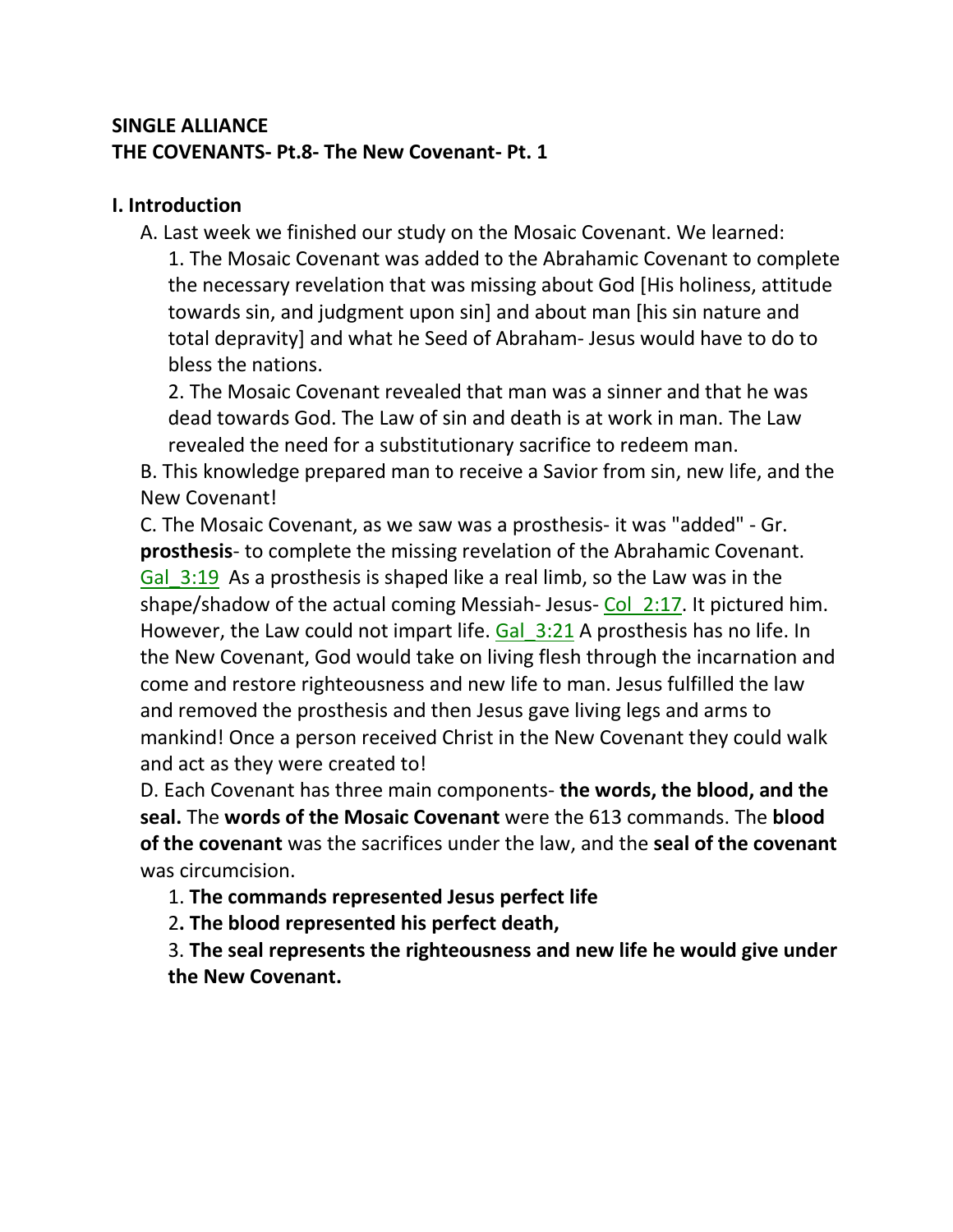#### **II. The New Covenant**

### A. **The New Covenant fulfills the Abrahamic Covenant and establishes it forever.**

1. Jesus is the seed of Abraham- Gen\_22:18

2. Jesus is the New Covenant- Isa\_42:6

3. Gen\_15:17- Jesus is the smoking oven- the satisfaction of God's judgment and also is the torch- the light of the world as the son of man. Isa\_49:6 He is both God and man. He satisfied God's wrath and judgment and also brought the light of God's mercy and love. In Christ both truth and mercy met and kissed. Psa\_85:10

4. Through the finished work of Jesus in redemption the nations are blessed who receive Him. Gal 3:13

## B. **The New Covenant also fulfills the Mosaic Covenant but removes it forever.**

1. Jesus perfect life satisfied the 613 commands of the Law. Mat\_5:17 2. Jesus perfect death satisfied each and every prescribed sacrifice-Heb\_10:5

3. Jesus fulfilled the law and removed it, and provides what the Law- the prosthesis- could not- righteousness and new life. The real thing!

C. The New Covenant was prophesied in the Old Testament

1. Eze 18:31 - What the Law commanded and man could not do, the New Covenant provides- It removes transgressions and gives a new heart/spirit Eze\_11:19

2. Eze 36:25-27- prophesied that the New Covenant would provide four great things!

a. A New Purity- Cleansing from sin and idols

b. A New Passion- A new disposition towards God

c. A New Person- A new heart/spirit

d. A New Power- the Holy Spirit would cause a believer to walk in the ways of God

D. The New Covenant is the revelation of Jesus as righteousness and life.

1Co 1:30, Joh 14:6 Jesus is these and provides them by His grace. Man under the Law was commanded to produce these, but their utter failure under the Law proved they could not produce them. What man can't not do, Jesus does! The Law said, "Do!" the New Covenant says, "Done!"

E. Jesus is the mediator of the New Covenant. **Covenants are built upon the principles of representation and exchange.**